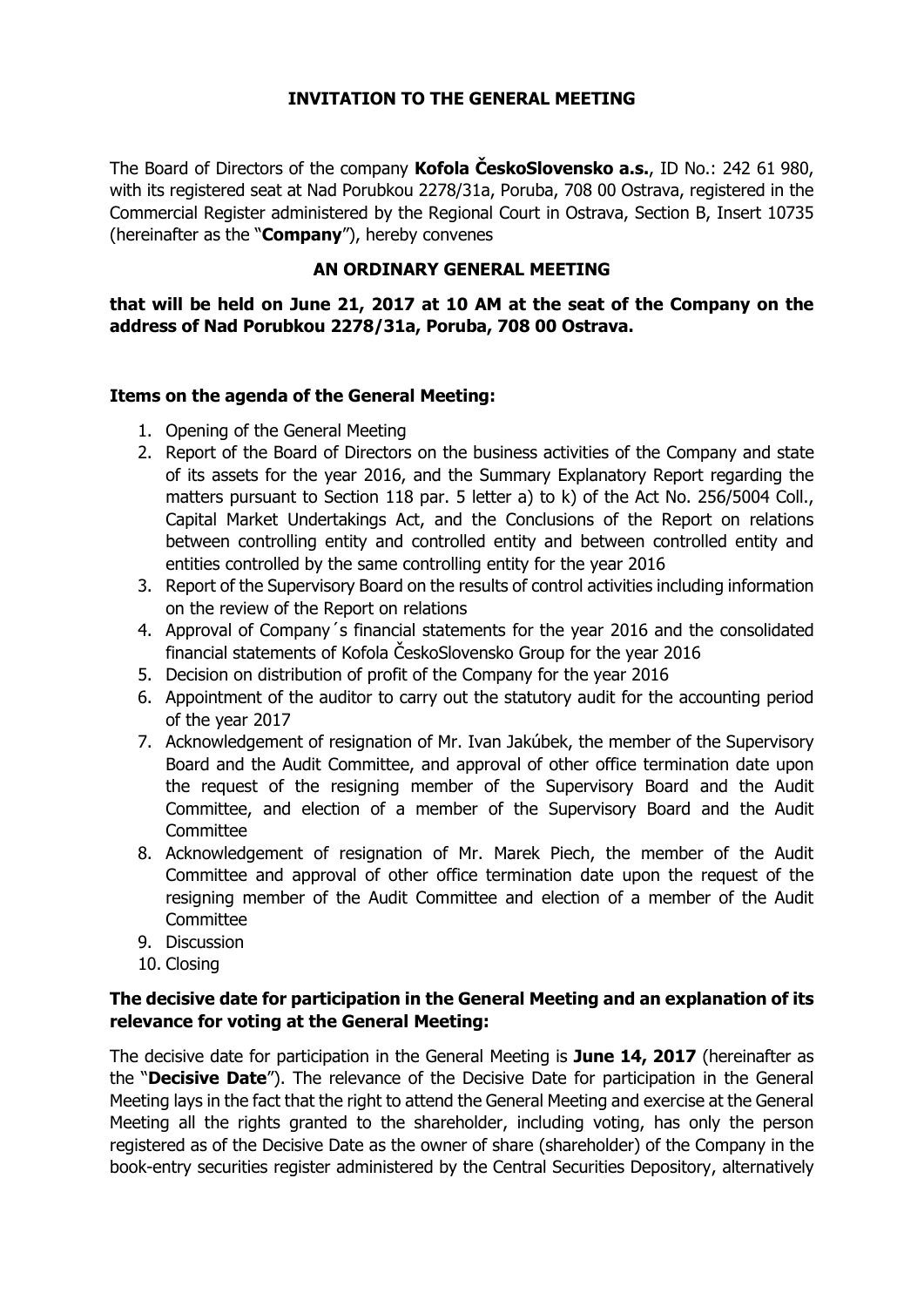a person authorized to represent such shareholder at the General Meeting. The Company shall arrange for an extract of this register as of the Decisive Date.

## **Participation in the General Meeting:**

# **1. Registration and representation of the shareholder at the General Meeting**

Registration of the present shareholders into the attendance list (hereinafter as the "registration") will start at 9:30 AM on the day and at the place of holding of the General Meeting.

The shareholder who is a natural person proves its identity by presentation of its identification card or passport.

The shareholder that is a legal person participates in a General Meeting through a person entitled to represent the shareholder, namely its statutory body or member of its statutory body (authorized person). The authorized person will submit an original or a certified copy of a registry extract or another reliable document that will prove the existence of the shareholder and the authorization of the authorized person to represent the shareholder. These documents **shall not be older than three (3) months**. If these documents are not issued in Czech or English language, an **official translation** of the documents or their necessary part **into the Czech or English language** must be attached. An authorized person will also present his identification card or passport in order to prove his/her identity.

The Power of Attorney for the General Meeting must be granted in writing and clearly state, whether was granted for representation at one or more General Meetings of the Company.

If a shareholder who is a natural person is represented by a proxy, the proxy must, before being admitted to a General Meeting, submit a Power of Attorney in written form **signed by the shareholder** with such **signature being officially verified**.

If a shareholder that is a legal person is represented by a proxy, the proxy must, before being admitted to a General Meeting, submit a Power of Attorney in written form signed by one or more authorized person(s) on behalf of the shareholder according to the manner of representation of the shareholder resulting from a registry extract or other reliable document with such **signature(s) being officially verified**. A proxy of a shareholder that is a legal entity must submit, along with the Power of Attorney, an original or a certified copy of a registry extract or another reliable document that will prove the existence of the shareholder and the authorization of the authorized person(s) who signed the Power of Attorney on behalf of the shareholder. These documents (except for the Power of Attorney) may **not be older than three (3) months**. If these documents are not in Czech or English language, an **official translation** of the documents or their necessary part **into the Czech or English language** must be attached. The proxy will submit his identification card or passport in order to prove his identity.

The Company may allow on the General Meeting a shareholder, person authorized to act on behalf a shareholder or an agent, if there is no doubt about their identification and their authorization to act on behalf a shareholder even if the documents that have to be submitted under the above requirements (in accordance with par. 12.3. to 12.5. of the Articles of Association of the Company) are not submitted as fully signed or if the signatures are not notarized.

A shareholder may be represented at the General Meeting in exercising all rights attached to the shares recorded at the relevant account including voting at General Meeting also by a manager registered in the investment instruments register or other person authorised to exercise the rights attached to the shares in compliance with such register. Authorization of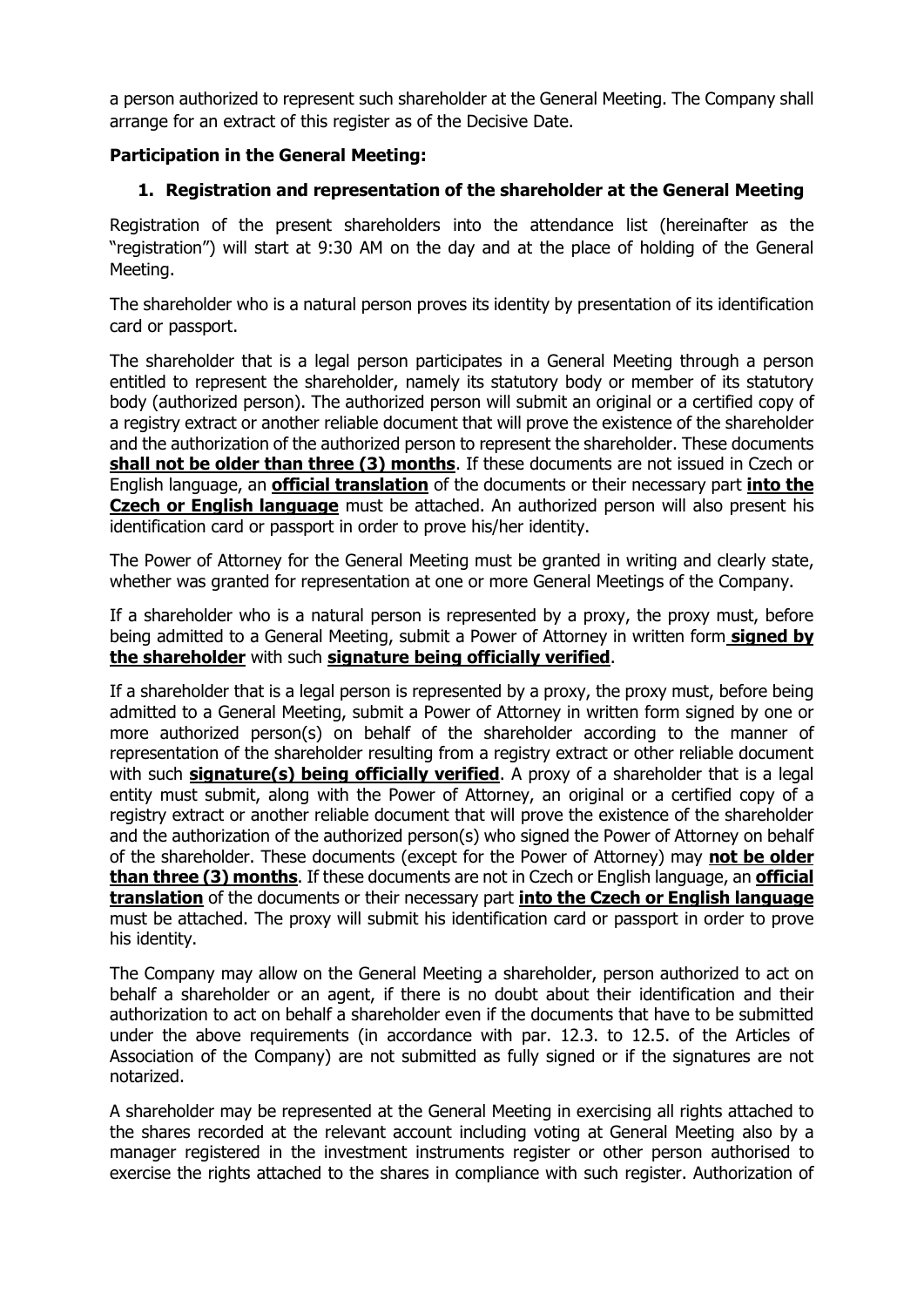such persons at the registration is proved by the Extract from the investment instruments register arranged for by the Company (the manager registered in the investment instruments register shall not submit a Power of Attorney granted to represent the shareholder).

The company hereby notifies the shareholders that a form of a Power of Attorney that can be used for granting of the Power of Attorney is available in a written form starting from May 19, 2017 till the day of the General Meeting at the Company registered seat at the address: Nad Porubkou 2278/31a, Poruba, 708 00 Ostrava on every business day from 10 a.m. to 3 p.m. Simultaneously, a form of the Power of Attorney will be posted during the same period on the Company´s website: [www.firma.kofola.cz,](http://www.firma.kofola.cz/) under the link "INVESTOR" in the section "General meeting". At own expense and risk, everybody has the right to request sending of a hard copy of a form of the Power of Attorney (request to be sent to the registered seat of the Company) or via electronic means to the address: [valnahromada@kofola.cz.](mailto:valnahromada@kofola.cz)

The Company will accept electronic notices stating that a Power of Attorney was granted to represent a shareholder at the General Meeting or that it was revoked at the following email address: [valnahromada@kofola.cz.](mailto:valnahromada@kofola.cz) This notice shall contain electronic signature issued by an accredited provider of certification services. Details concerning acceptance or revocation of the Power of Attorney and requirements on their contents are stated by the Board of Directors on the Company's website: [www.firma.kofola.cz.](http://www.firma.kofola.cz/)

## **2. Notice of the rights of the shareholders related to a participation in the General Meeting and a way of their exercise**

The shareholder is entitled to attend the General Meeting and vote at the General Meeting. The shareholder is further entitled to require and obtain from the Company explanations at the General Meeting of matters concerning the Company or the entities controlled by the Company provided that such explanation is necessary in order to be able to assess the content of the matters included in the agenda of the General Meeting or to exercise the shareholder´s rights at the General Meeting. The period for presentation of a request of the shareholder at the General Meeting is five (5) minutes unless otherwise decided by the chairman of the General Meeting. The shareholder is also entitled to submit a request or a counterproposal in writing within a time period after the invitation to the General Meeting is published and before the General Meeting is held. Written request for explanation may not exceed a page form A4 when the font size of 12 is used.

The shareholder is further entitled to make proposals and counterproposals on the matters included in the agenda of the General Meeting and raise objections against General Meeting resolutions. Every shareholder making proposal or counterproposal shall be limited by five (5) minutes to make his/her presentation of proposal or counterproposal unless the chairman of the General Meeting determines otherwise.

The shareholders may exercise their rights personally, may be represented by their statutory body or proxy or by a manager registered in the investment instruments register or a person authorised to exercise the rights attached to the shares according to such record in the investment instruments register.

The shareholder bears the costs related to the participation in the General Meeting.

The Board of Directors may refuse, in full or in part, to provide an explanation due to the reasons laid down by the statutory provisions. The explanation may be provided in a form of a summary response to multiple questions of a similar content. A shareholder shall also be conclusively presumed to have received an explanation when the information was posted on the Company's website no later than on the date preceding the date of the General Meeting and is available to the shareholders at the place where the General Meeting is held.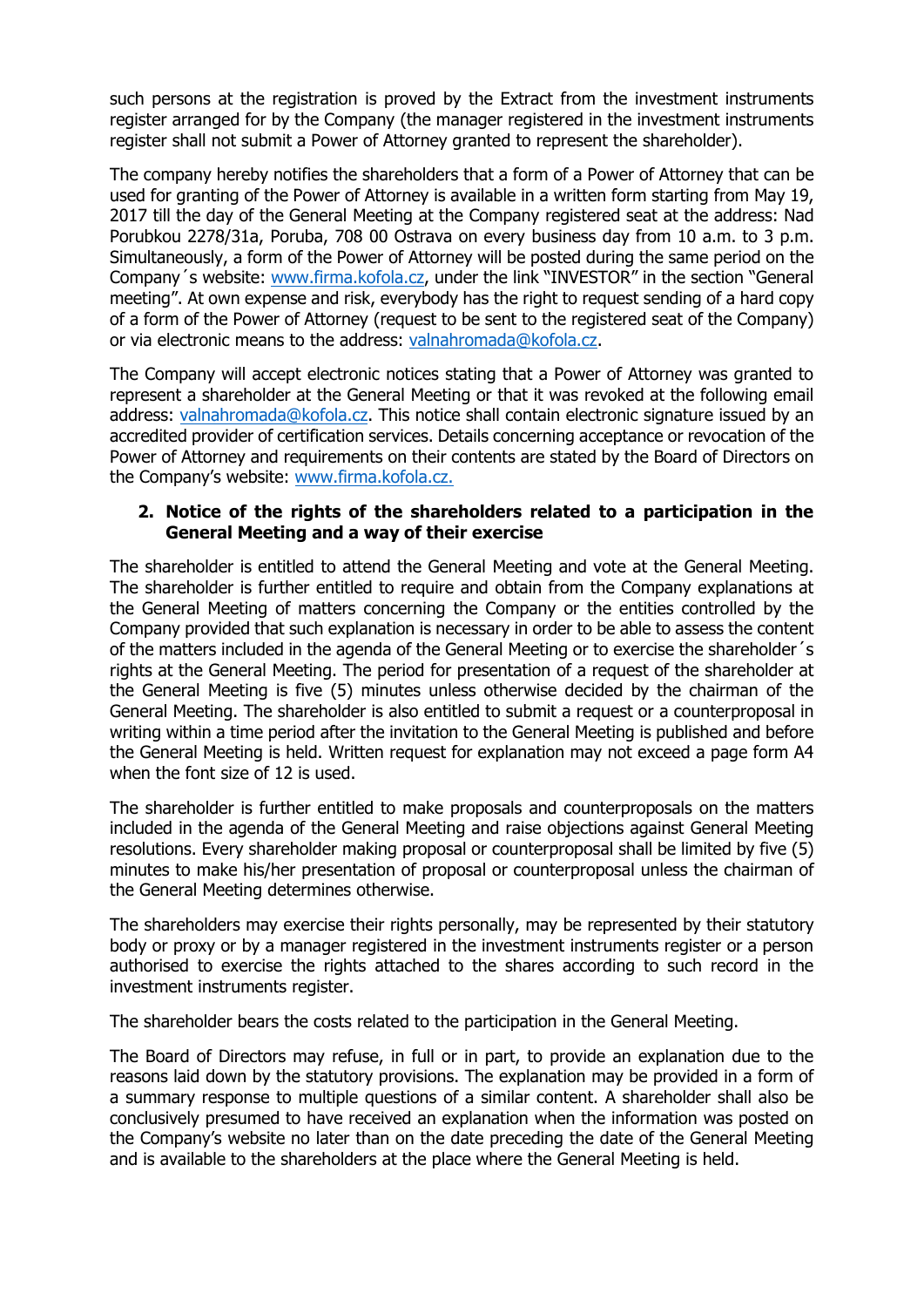An explanation of the matters concerning the ongoing General Meeting will be provided by the Company to the shareholder directly at the General Meeting. Where this is not possible due to the complexity of the explanation, it will be provided to the shareholders within 15 days after the General Meeting, regardless whether it is longer necessary in order to be able to assess the discussions at the General Meeting or to exercise the shareholder's rights at the General Meeting.

# **a) Right to make proposals and counterproposals**

The shareholder is entitled to make proposals and counterproposals on matters included in the agenda of the General Meeting. If the shareholder intends to make a counterproposal on matters included in the agenda of the General Meeting, the shareholder shall deliver its counterproposal at the latest by fifteen (15) calendar days before holding of the General Meeting; this shall not apply to proposals to appoint certain persons to the Company´s bodies that might be submitted by the shareholder not only prior the General Meeting but directly at the General Meeting as well. The Board of Directors shall publish a counterproposal of the shareholder delivered after the publication and distribution of invitation to the General Meeting within 5 days prior to the Decisive Date for a participation in the General Meeting, in a manner prescribed by the Act No. 90/2012 Coll., on commercial companies and cooperatives (act commercial corporations) ("**Act on Commercial corporations**") and the Articles of Association of the Company for convening of the General Meeting.

The Board of Directors shall notify the shareholders, in a manner prescribed by the Act on Business Corporations and the Articles of Association of the Company for the convocation of the General Meeting, of the wording of the shareholder´s counterproposal accompanied by its opinion; this shall not apply if the notification would have been delivered less than 2 days before the date of the General Meeting or if the expenses for delivery would have been in gross disproportion to the relevance and content of the counterproposal and/or if the wording of the counterproposal contains more than 100 words. Where the counterproposal contains more than 100 words, the Board of Directors shall notify the shareholders of the substance of the counterproposal accompanied by its opinion and shall publish the counterproposal on the Company´s website [www.firma.kofola.cz.](http://www.firma.kofola.cz/)

# **b) The right to request inclusion of a matter into the agenda of the General Meeting**

The shareholder or shareholders who hold shares with an aggregate face value of at least 1 % of the registered capital (hereinafter as the "**Qualified Shareholder**") may request the Board of Directors to include a matter determined by him/them into the agenda of the General Meeting provided that every such matter is accompanied by a draft resolution or its inclusion is justified. In the event that the request was delivered after disclosure and dissemination of the invitation to the General Meeting, the Board of Directors shall disclose an addendum to the agenda of the General Meeting no later than five (5) days prior to the Decisive Date for the participation in the General Meeting, in the manner set for convocation of the General Meeting by the Act on Business Corporations and by the Articles of Association of the Company for convening of the General Meeting.

# **3. Number of shares and voting rights**

The registered capital of the Company amounts to CZK 2,229,500,000 (in words: two billion two hundred and twenty-nine million five hundred thousand Czech crowns) and is divided into 22,295,000 (in words: twenty two million two hundred and ninety-five thousand) listed common registered shares each of a face value of CZK 100, issued as book-entry shares. Each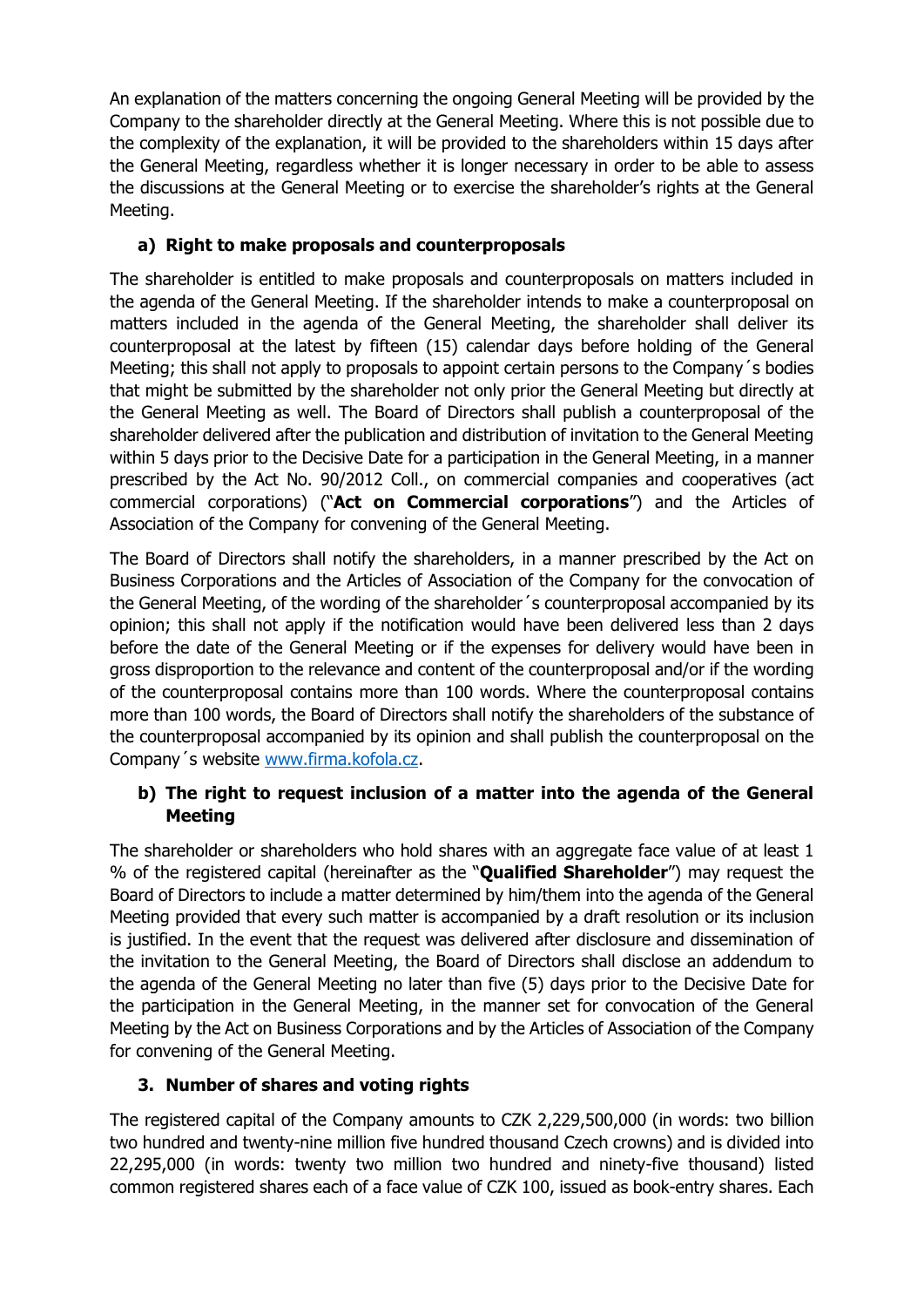share of the Company with a face value of CZK 100 carries one (1) vote. The total number of votes in the Company amounts to **22,295,000** (in words: twenty two million two hundred and ninety-five thousand) **votes**.

## **4. Participation at the General Meeting and voting**

All the present shareholders are registered in an attendance list that contains information to the extent demanded by Business Corporation Act. If a certain person is refused to be registered in the attendance list and to be admitted to the General Meeting, the refusal and its reasoning will be specified in the attendance list. The attendance list is available in the meeting room until the closing of the General Meeting.

Items on the agenda are discussed at the General Meeting gradually in the order determined in the invitation to the General Meeting. The items that were not included in the agenda of the General Meeting can only be discussed or decided if all the shareholders agree with it.

The chairman of the General Meeting will call on a person, who suggested a proposal, to present the proposal, and then he/she will call on a person, who suggested a counterproposal, to present the counterproposal. Each shareholder suggesting a proposal or a counterproposal is limited by a period of five (5) minutes to present his/her proposal or counterproposal unless the chairman of the General Meeting determines otherwise.

Following the presentation of proposals or counterproposals to a particular agenda item, the chairman of the General Meeting shall announce the proposals or counterproposals that have been submitted. Prior to the voting, the chairman of the General Meeting shall ask if there are any objections to the proposals, and the General Meeting will listen to these objections if there are any. First, the proposal made by the Board of Directors is being voted, followed by the proposal of members of the Supervisory Board, and then by proposals and counterproposals of the shareholders, determined the order of their presentation. When a particular proposal (or a counterproposal) is accepted, there is no more voting on other proposals and counterproposals.

Voting at the General Meeting is performed in compliance with the Articles of Association of the Company and the Rules of Procedure and Voting Rules approved by the General Meeting (draft Rules of Procedure and Voting Rules is published on the Company´s website [www.firma.kofola.cz\)](http://www.firma.kofola.cz/).

When the voting is over, the chairman of General Meeting will announce the result of the voting.

Shareholders vote by raising a voting card indicating the number of votes pertaining to the respective shareholder that he or she will obtain during the registration.

The General Meeting adopts decision by a majority of votes of the present shareholders, unless a different majority is required by the statutory provisions or by the Articles of Association of the Company.

The shareholders, members of the Board of Directors or members of the Supervisory Board may raise objections against a resolution of the General Meeting and further require a record of such objection in the Minutes of the General Meeting. In the event that recording of the content of the objection is not required, the minute taker is not obliged to record a content of such objection in the Minutes of the General Meeting.

## **5. Manner and procedure of correspondence voting or voting via electronic means**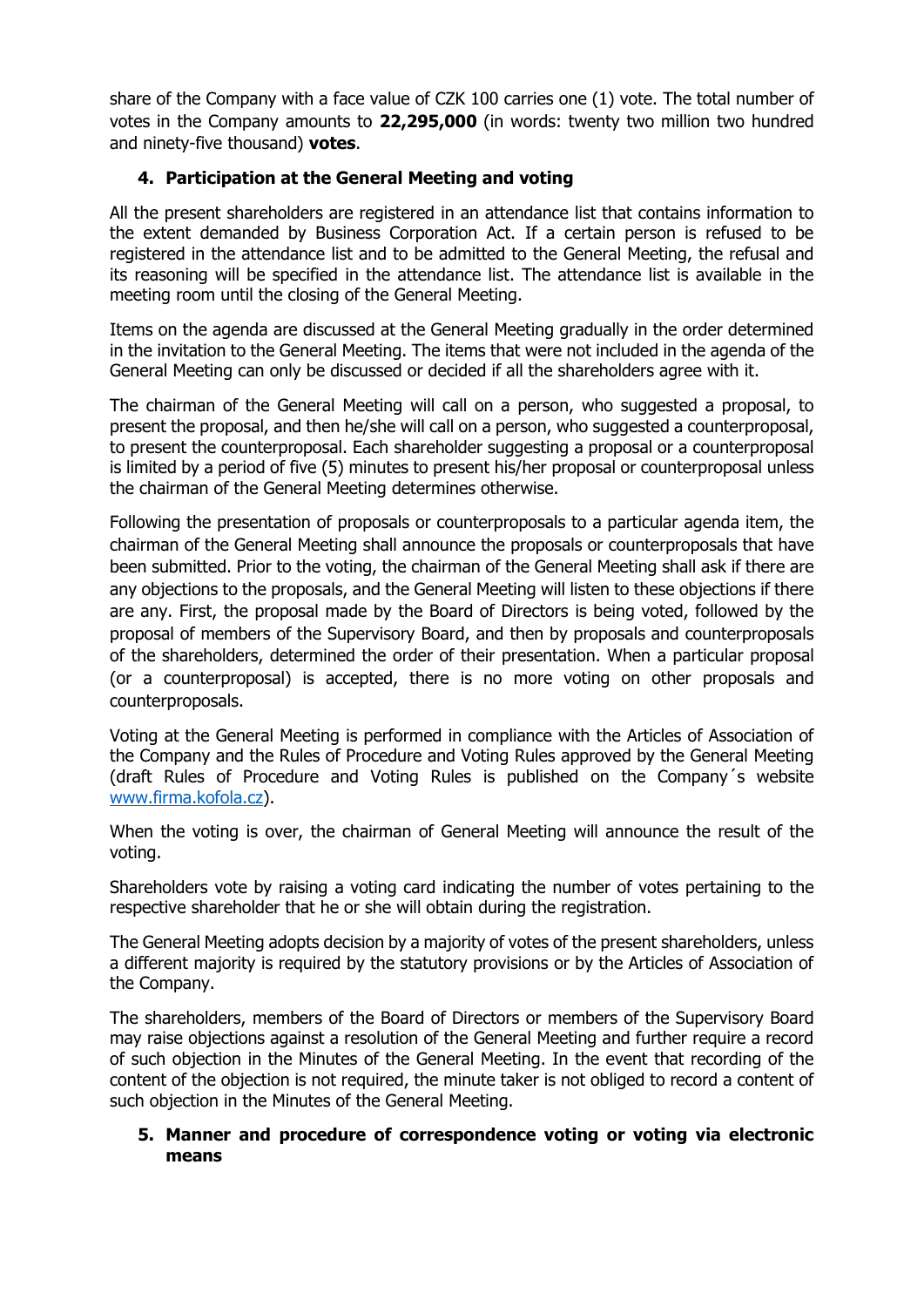The shareholders may also cast their votes by a correspondence voting. The shareholder votes in a way that he delivers the ballot for correspondence voting to the address of the registered seat of the Company: Nad Porubkou 2278/31a, Poruba, 708 00 Ostrava. The ballot for correspondence voting must be delivered on the address of the registered seat of the Company at least one (1) business day before the General Meeting is commenced.

Those shareholders who vote by correspondence voting are deemed to be present at the General Meeting but only for the purpose of voting for those agenda items for which they have casted votes by correspondence voting.

The correspondence voting must include pursuant to Article 14 par. 14.3 of the Articles of Association of the Company:

- (a) Name, surname, date of birth and residence address of a shareholder (if a shareholder is a natural person) or a representative of a shareholder,
- (b) Business name, registered seat and identification (registration) number of a shareholder (if a shareholder is a legal person),
- (c) Agenda item to which the voting relates,
- (d) Number and face value of shares of a shareholder which are at the shareholder's disposal,
- (e) Information whether a shareholder votes for, against or whether the shareholder abstains from voting, and
- (f) Officially verified signature of a person who signs a correspondence voting. If a correspondence voting is signed by a representative of the shareholder, the Power of Attorney signed by the shareholder (if a shareholder is an individual) or signed by an authorized person on behalf of the shareholder (if a shareholder is a legal person) must be attached. The signatures on the Power of Attorney must be officially verified.

Correspondence voting of the shareholder that is a legal person must be accompanied by an original or certified copy of a registry extract or another reliable document that will prove the existence of the shareholder and the authorization of the authorized person(s) to sign the correspondence voting on behalf of the shareholder or to sign the Power of Attorney based on which a proxy signed the correspondence voting. If these documents are not in Czech or English language, an **official translation** of the documents or a necessary part thereof **into Czech or English language shall be attached. These documents (except for the Power of Attorney) may not be older than three (3) months.**

Starting on May 19, 2017 till the day of the General Meeting (including), a form for correspondence voting (ballot for correspondence voting) is available to the shareholders for inspection and may be obtained at the registered seat of the Company on the address: Nad Porubkou 2278/31a, Poruba, 708 00 Ostrava, during the business days from 10 a.m. to 3 p.m. and as well as on the Company´s website [www.firma.kofola.cz](http://www.firma.kofola.cz/), under the link "INVESTOR" in the section "General meeting".

Correspondence voting may be approved by the Company even if any of the documents mentioned above were not submitted or if they were submitted being not notarized, namely in case when there are no doubts as to the identity of thus voting shareholder and his/her right to vote.

Correspondence voting that has been received by the Company cannot be changed or cancelled. If the shareholder, who cast votes via correspondence voting, will be also present at the General Meeting, correspondence voting is disregarded.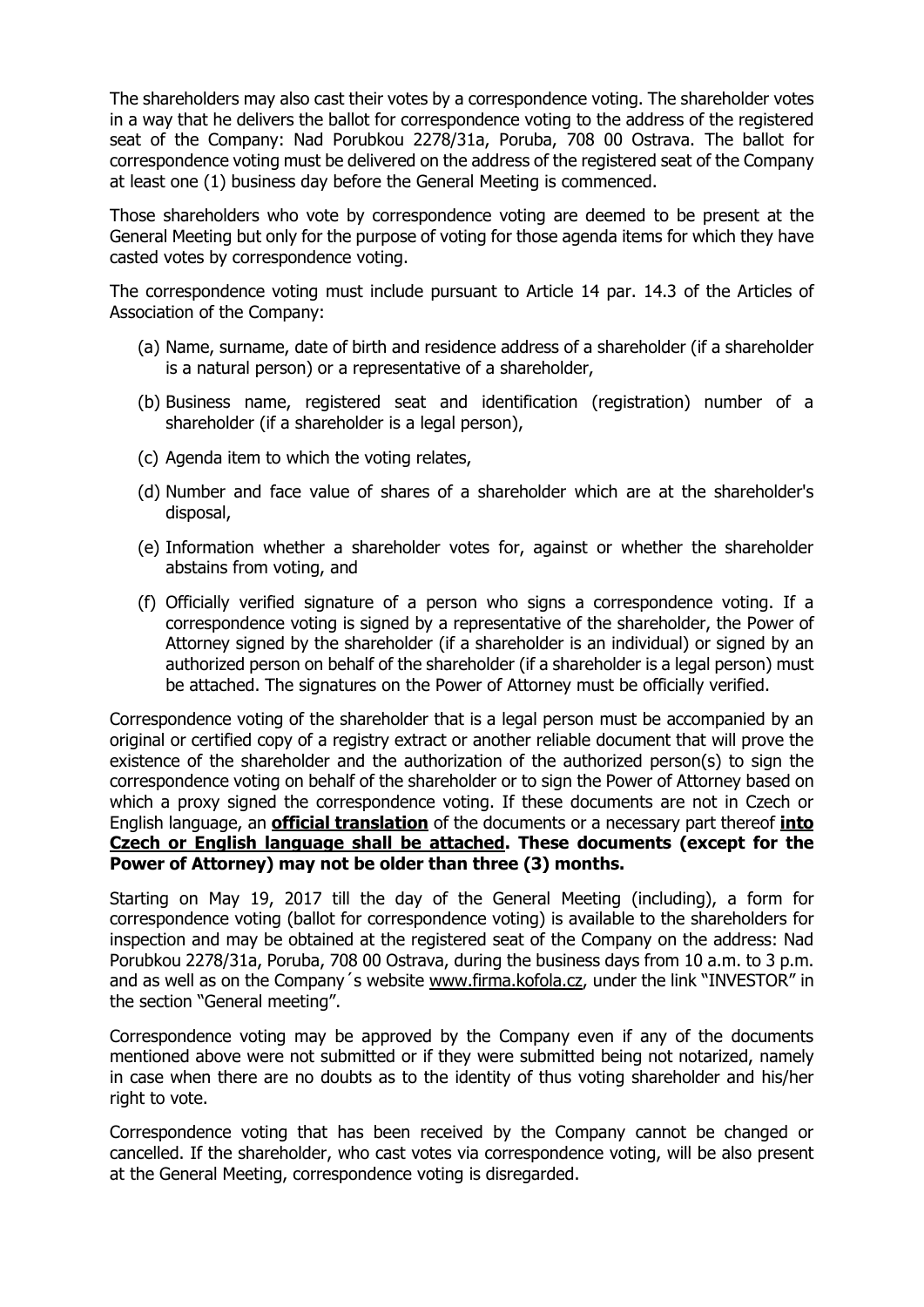## **6. Information about the manner and place for obtaining documents**

The documents referred to in provision 120b, par. 1 of the Act No. 256/2004 Coll., Capital Market Undertakings Act, namely invitation to the General Meeting and other documents related to the agenda of the General Meeting, unless the statutory provisions provide otherwise, a form for the correspondence voting, draft resolutions of the General Meeting and/or opinions of the Board of Directors to the individual items on the proposed agenda of the General Meeting, written version of received proposals or counterproposals of the shareholders, as well as a form of a Power of Attorney to represent the shareholder at the General Meeting are available for inspection at the registered seat of the Company at the address of Nad Porubkou 2278/31a, Poruba, 708 00 Ostrava, during business days, from 10 a.m. to 3 p.m. starting on May 19, 2017 till the day of the General Meeting (including).

All these documents are also available to the shareholders on the Company´s website [www.firma.kofola.cz,](http://www.firma.kofola.cz/) under the link "INVESTOR" in the section "General meeting", starting on May 19, 2017. The information for the shareholders will also be provided on the day and at the place of the General Meeting.

## **Draft resolutions on the individual items of the agenda of the General Meeting and their reasoning:**

**Para 2: Report of the Board of Directors on the business activities of the Company and state of its assets for the year 2016, and the Summary Explanatory Report regarding the matters pursuant to Section 118 par. 5 letter a) to k) of the Act No. 256/5004 Coll., Capital Market Undertakings Act, and the Conclusions of the Report on relations between controlling entity and controlled entity and between controlled entity and entities controlled by the same controlling entity for the year 2016**

### Explanation:

Report of the Board of Directors on the business activities of the Company and the state of its assets for the year 2016 and the Summary Explanatory Report regarding the matters pursuant to Section 118 par. 9 of the Capital Market Undertakings Act and the Conclusions of Report on relations between related persons are submitted to the General Meeting in accordance with the law and the Articles of Association of the Company. Report of the Board of Directors on the business activities, the Summary Explanatory Report and also the Report on relations are all a part of the Annual Report of the Company. This item on the agenda shall not be subject to voting.

## **Para 3: Report of the Supervisory Board on the results of control activities including information on the review of the Report on relations**

### Explanation:

The Supervisory Board Report on the results of the control activities containing also opinion to the ordinary financial statements of the Company and consolidated financial statements of Kofola ČeskoSlovensko Group and a proposal for Distribution of a profit of the Company for the year 2016 and further the information on the results of review of the Report on relations as well as an opinion thereon are all submitted to the General Meeting in accordance with the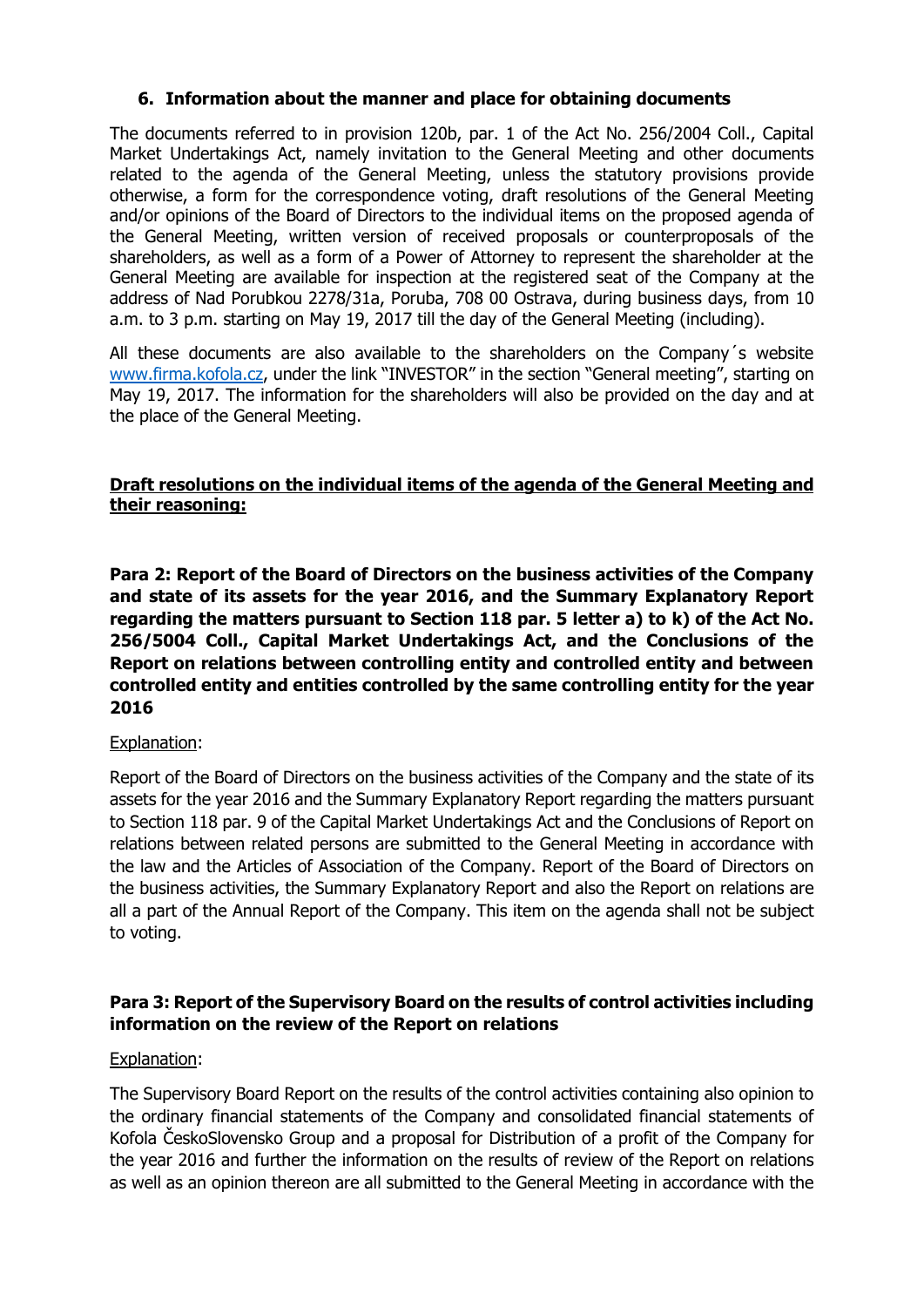law and the Articles of Association of the Company. This item on the agenda shall not be subject to voting.

## **Para 4: Approval of Company´s financial statements for the year 2016 and the consolidated financial statements of Kofola ČeskoSlovensko Group for the year 2016**

## Draft Resolution (1):

"The General Meeting approves the annual financial statements of the Company as of 31/12/2016."

## Draft Resolution (2):

"The General Meeting approves the consolidated financial statements of Kofola ČeskoSlovensko Group as of 31/12/2016."

## Reasoning:

In compliance with the legal provisions the annual financial statements of the Company as of 31/12/2016 as well as the consolidated financial statements of Kofola ČeskoSlovensko Group as of 31/12/2016 are submitted by the Board of Directors of the Company to be approved at the General Meeting.

The annual financial statements and the consolidated financial statements present a true and fair view of state and movements of the property and other assets, obligations and other liabilities and further about costs and income, profit and loss of the Company and on the consolidated level. The financial statements and the consolidated financial statements were assessed by the auditor who issued an unqualified audit opinion and were reviewed by the Supervisory Board with the conclusion that the supervisory Board recommends to the General Meeting to approve them.

## **Para 5: Decision on distribution of profit of the Company for the year 2016**

### Draft Resolution:

"The General Meeting approves the distribution of profit of the Company for 2016 as the Profit of 245,705,708.13 CZK generated by the Company in the course of the year 2016, together with a part of undistributed profits of previous years in the amount of 211,341,791.87 CZK, being **457,047,500 CZK** in total as the profit share to be distributed among the shareholders (hereinafter referred to as the "Dividend"). Dividend amounts to 20.50 CZK per share before tax. The final amount to be paid out to the shareholders of the Company shall be reduced by the advanced profit share for 2016 in the amount of CZK 156,065,000 paid on the grounds of the decision of the Board of Directors of the Company dated November 7, 2016. The amount, designed by the present decision of the General Meeting, to be paid is **300.982.500 CZK**, that represents the amount of 13.50 CZK per Company's share before tax.

The relevant date to exercise the right to the Dividend is **June 14, 2017**. A person that will be registered as the shareholder of the Company on the relevant date to exercise a right to Dividend according to the previous sentence shall be entitled to Dividend. The amount of the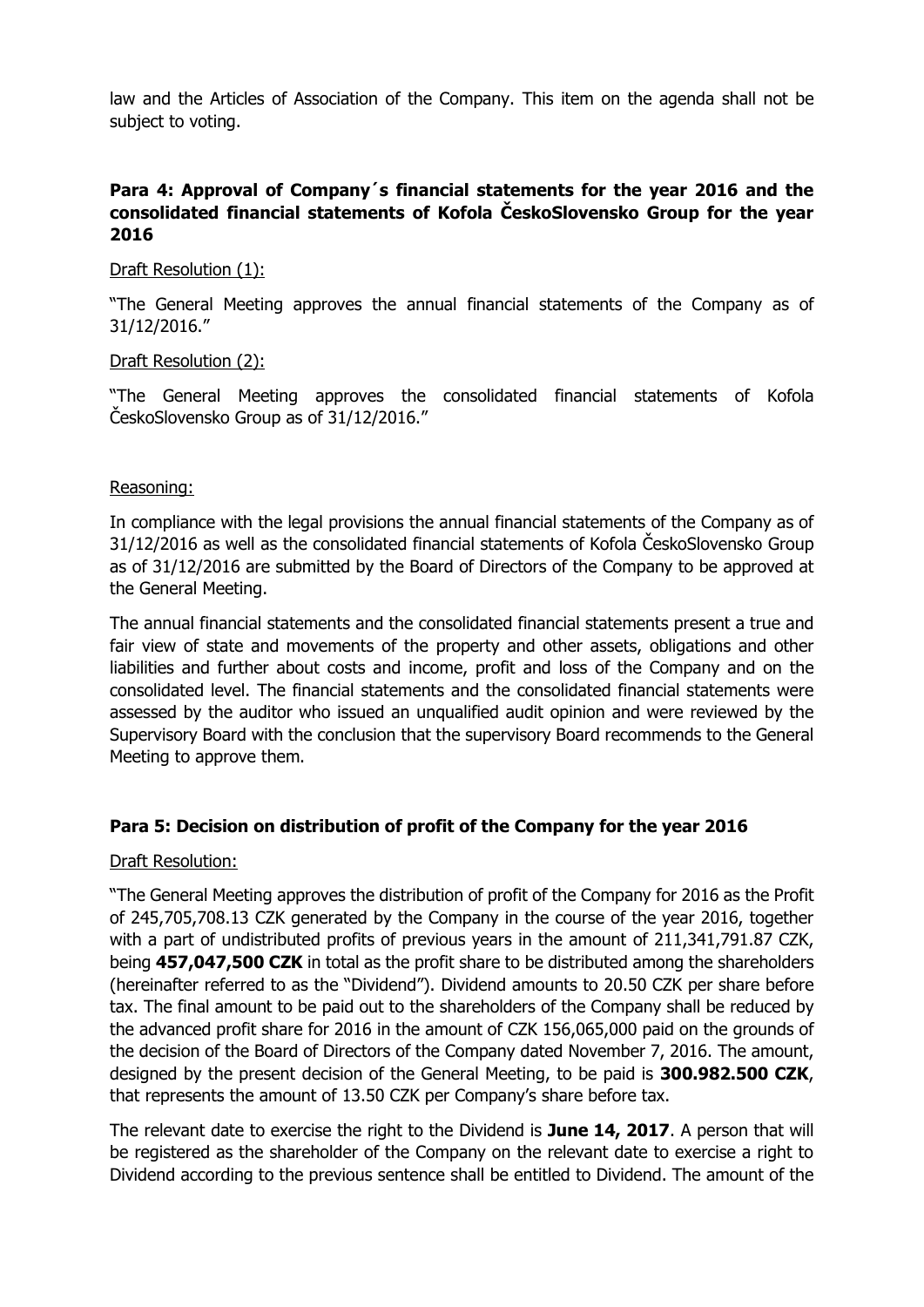Dividend is calculated from the total number of shares issued by the Company that amounts to 22.295.000 shares. The Dividend allocated to treasury shares held by the Company at the relevant date shall not be paid. The amount corresponding to the Dividend attributable to the treasury shares held by the Company at the relevant date to exercise the right to the Dividend shall be transferred to the account of undistributed profit of previous years. The Dividend is payable on 21/07/2017. Payment of the Dividend shall be paid through Česká spořitelna, a.s., Identification No.: 45244782, with its registered seat at Olbrachtova 1929/62, 140 00 Prague 4, in such a way presented to this General Meeting. The Dividend shall be paid until 21/07/2020."

## Reasoning:

The decision-making in relation to distribution of profit falls within the scope of the General Meeting of the Company. The proposal of The Board of Directors of the Company on distribution of profit for the year 2016 presumes that the profit generated by the Company in the course of the year 2016 in the amount of CZK 245,705,708.13 together with a part of the undistributed profits of previous years in the amount of CZK 211,341,791.87, i. e. in total the amount of CZK 457,047,500 shall be paid as the profit share to the Company´s shareholders provided that the final amount to be paid out to the Company's shareholders as the Dividend shall be reduced by the advanced profit share for the year 2016, that has already been paid out on the grounds of the decision of the Board of Directors of the Company dated November 7, 2016. The advanced profit share amounted to 7 CZK per share of the Company. Proposed amount of the Dividend to be paid out to the shareholders shall be 13.50 CZK per share of the Company before tax. The Supervisory Board of the Company has reviewed the proposal submitted by the Board of Directors on distribution of profit of the Company for the year 2016, and concluded that a profit distribution mechanism has been in accordance with legislation and the Articles of Association of the Company, and recommended the proposal to be approved by the General Meeting.

## **Para 6: Appointment of the auditor to carry out the statutory audit for the accounting period of the year 2017**

### Draft Resolution:

"The General meeting of the Company appoints the company PricewaterhouseCoopers Audit, s.r.o., Identification No.: 40765521, registered office at Hvězdova 1734/2c, Nusle, 140 00 Prague 4 as the Auditor for statutory audit for a financial period of the calendar year 2017."

#### Reasoning:

Appointment of the auditor according to the law and the Articles of Association falls within the scope of the General Meeting. In compliance with the recommendation of the Audit Committee, the Supervisory Board presents to the General Meeting a proposal to appoint as an auditor for the financial period the audit firm PricewaterhouseCoopers Audit, s.r.o., Identification No.: 40765521, with its registered seat at Hvězdova 1734/2c, Nusle, 140 00 Prague 4.

**Para 7: Acknowledgement of resignation of Mr. Ivan Jakúbek, the member of the Supervisory Board and the Audit Committee, and approval of other office termination date upon the request of the resigning member of the Supervisory**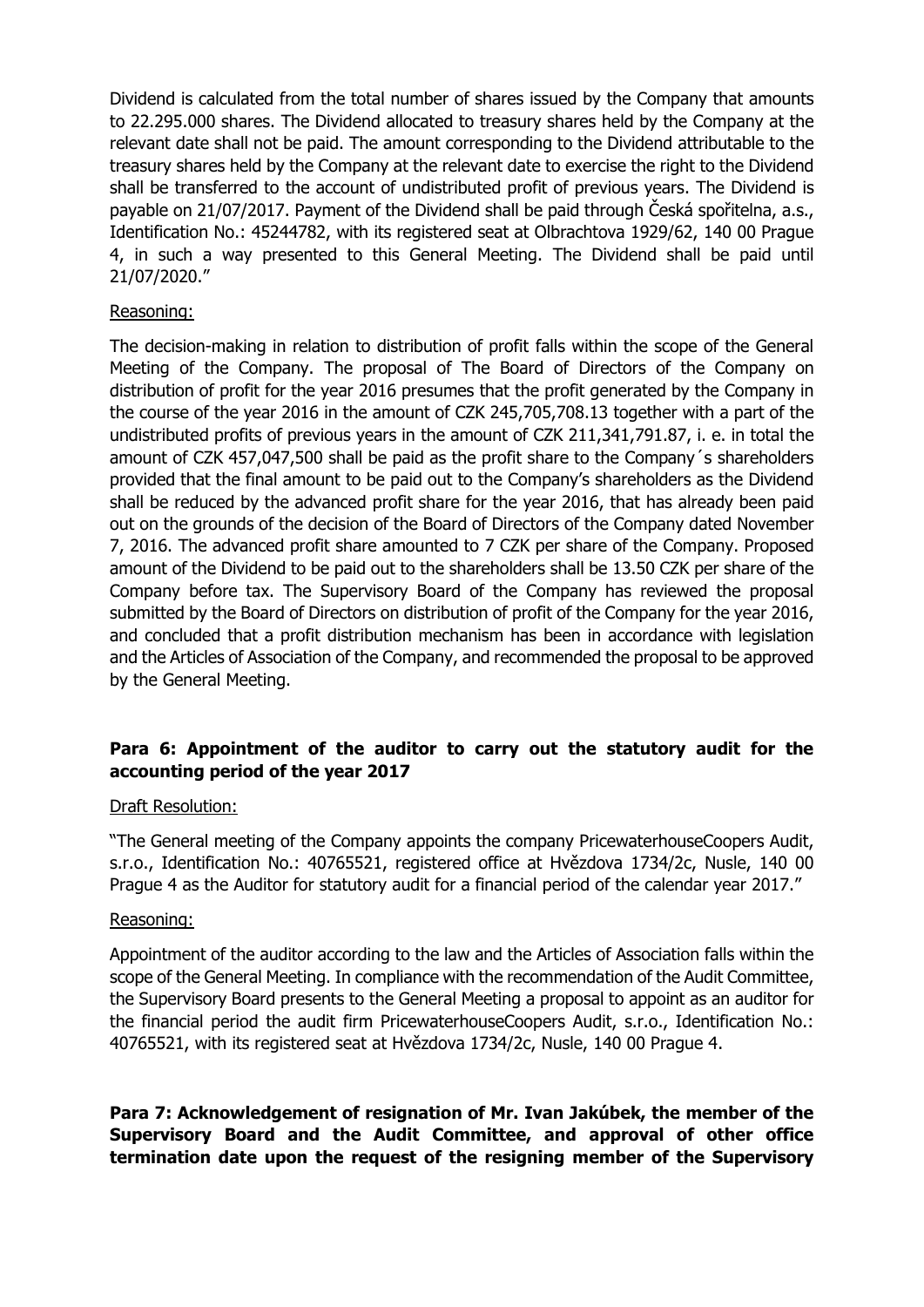## **Board and the Audit Committee, and election of a member of the Supervisory Board and the Audit Committee**

## Draft Resolution (1):

"The General meeting discussed the notice of resignation of Mr Ivan Jakúbek, born 22/11/1978, residing at Drotarska cesta 90, 81102 Bratislava, the Slovak Republic, of his position as a member of the Supervisory Board and a member of the Audit Committee, and approves termination of office of Mr Ivan Jakúbek as the member of the Supervisory Board and the member of the Audit Committee at his request as of June 21, 2017."

#### Reasoning:

The Company received the notice of resignation of Mr Ivan Jakúbek, born 22/11/1978, residing at Drotarska cesta 90, 81102 Bratislava, the Slovak Republic, on his position as a member of the Supervisory Board and a member of the Audit Committee with his request for termination of his offices as of day of discussing of the notice by the General Meeting of the Company. In compliance with the provisions of Section 59, par. 5 of the Act on Commercial Corporations, the General Meeting is empowered to approve termination of office of a resigning member of body of the Company upon his/her request and to the moment requested by the resigning member, in this case as of the day of its discussing by the General Meeting of the Company. The notice of resignation of Mr Ivan Jakúbek is available on the Company´s website www.firma.kofola.cz, under the link "INVESTOR" in the section "General meeting".

### Draft Resolution (2):

"The General meeting appoints as a member of the Supervisory Board Mr Martin Chocholáček, born 09/01/1981, residing at Chropov 21, Chropov 908 64, the Slovak Republic."

#### Reasoning:

Proposed new member of the Supervisory Board meets the legal requirements arising from the statutory provisions concerning the performance of an office of a member of the Supervisory Board. Taking account of his experience and qualification the proposed member of the Supervisory Board is suitable candidate for this position.

### Draft Resolution (3):

"The General meeting appoints as a member of the Audit Committee Mr Martin Chocholáček, born 09/01/1981, residing at Chropov 21, Chropov 908 64, The Slovak Republic."

#### Reasoning:

Proposed new member of the Audit Committee meets the legal requirements arising from the Act No. 93/2009 Coll., on Auditors, and from the Articles of Association of the Company. Taking account his experience and qualification the proposed member of the Audit Committee is suitable candidate for this position at the Audit Committee.

## **Para 8: Acknowledgement of resignation of Mr. Marek Piech, the member of the Audit Committee and approval of other office termination date upon the request of the resigning member of the Audit Committee and election of a member of the Audit Committee**

### Draft Resolution (1):